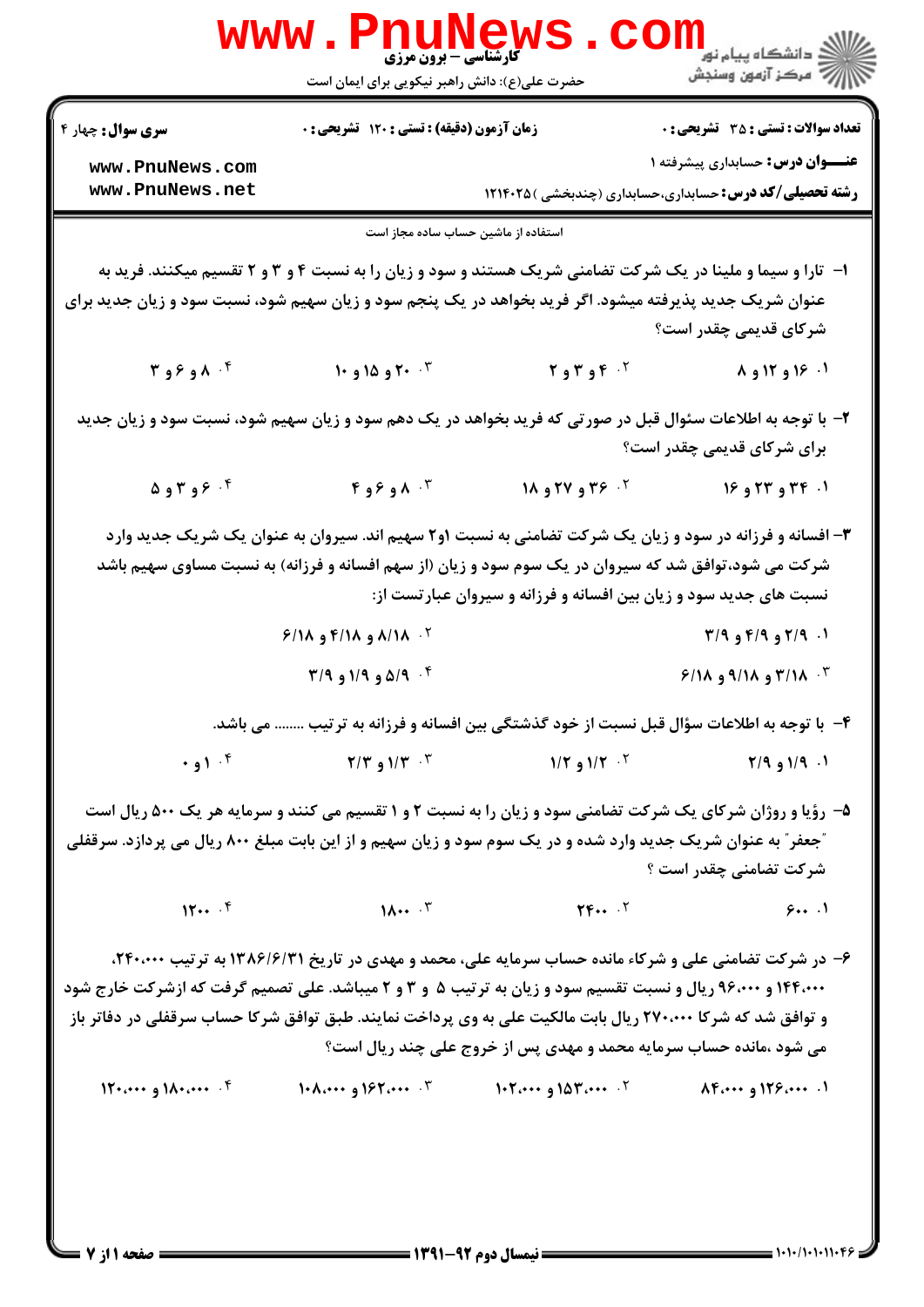|                                     | <b>WWW.PNUNEWS</b><br><b>گارشناسی - برون مرزی</b><br>حضرت علی(ع): دانش راهبر نیکویی برای ایمان است                                                                                                                                                                                                                                           |                                                                         | الان دانشگاه پيام نور <mark></mark><br>الان مرکز آزمون وسنجش   |
|-------------------------------------|----------------------------------------------------------------------------------------------------------------------------------------------------------------------------------------------------------------------------------------------------------------------------------------------------------------------------------------------|-------------------------------------------------------------------------|----------------------------------------------------------------|
| <b>سری سوال :</b> ۴ چهار            | زمان آزمون (دقیقه) : تستی : ۱۲۰ تشریحی : ۰                                                                                                                                                                                                                                                                                                   |                                                                         | <b>تعداد سوالات : تستی : 35 - تشریحی : 0</b>                   |
| www.PnuNews.com                     |                                                                                                                                                                                                                                                                                                                                              |                                                                         | <b>عنـــوان درس:</b> حسابداری پیشرفته ۱                        |
| www.PnuNews.net                     |                                                                                                                                                                                                                                                                                                                                              |                                                                         | <b>رشته تحصیلی/کد درس:</b> حسابداری،حسابداری (چندبخشی )۱۲۱۴۰۲۵ |
|                                     | ۷- سرمایه شرکا شرکت تضامنی الف و شرکادر تاریخ ۸۶/۱۲/۲۹ برای الف و ب و ج به ترتیب ۲۶۰،۰۰۰ و ۳۱۰،۰۰۰ و ۸۲۰،۰۰۰<br>ریال و شرکت فاقد بدهی می باشد نسبت تقسیم سود و زیان الف و ب و ج به ترتیب ۱ و ۲ و ۳ می باشد جمع داراییها به<br>مبلغ ۱،۴۵۰،۰۰۰ ریال تجدید ارزیابی گردید. شریک ب با رضایت سایر شرکا با دریافت ۵۱۰،۰۰۰ ریال از شرکت کناره گیری   |                                                                         |                                                                |
|                                     |                                                                                                                                                                                                                                                                                                                                              | کرد با توجه به اطلاعات فوق، سود و زیان تجدید ارزیابی ًشرکت چقدر میباشد؟ |                                                                |
| ۰۴ ۴۰،۰۰۰ زیان                      | ۰۳ میوه                                                                                                                                                                                                                                                                                                                                      | ۰۲ ۶۰،۰۰۰ زیان                                                          | ۰۱ ۴۰،۰۰۰ سود                                                  |
|                                     | ٨− با توجه به اطلاعات ًسئوال قبل، مانده سرمايه الف قبل از اينكه سرقفلي شناسايي شود چقدر است؟                                                                                                                                                                                                                                                 |                                                                         |                                                                |
| $Y \wedge \mathcal{S}$ $\cdot$      | $\mathbf{Y} \cdot \cdots \cdot \mathbf{Y}$                                                                                                                                                                                                                                                                                                   | $\mathbf{y}_1, \ldots, \mathbf{y}_n$                                    | $\mathbf{y}_{\mathbf{y},}$                                     |
|                                     |                                                                                                                                                                                                                                                                                                                                              |                                                                         | ۹- با توجه به اطلاعات سئوال قبل، سرقفلی شرکت چقدر است؟         |
| 9                                   | 9.000                                                                                                                                                                                                                                                                                                                                        | $\Delta \mathbf{F}$                                                     | $\lambda$ . $\cdots$ . $\lambda$                               |
|                                     | ۱۰– با توجه به اطلاعات ًسئوال قبل، اگر سرقفلی در دفاتر ایجاد نشود ًسرمایه الف بعد از خروج ب چقدر است؟                                                                                                                                                                                                                                        |                                                                         |                                                                |
| $TV \cdot$ $\cdots$ $\cdot$ $\zeta$ | Y5.000                                                                                                                                                                                                                                                                                                                                       | $\mathbf{Y}$ : $\cdots$                                                 | $\Upsilon\Upsilon\Delta\dots$ .                                |
|                                     | ۰۱۱ مهرداد و ماهان و میلاد شرکای یک شرکت تضامنی که سود و زیان را به ترتیب نسبت ۲و۲و۱ تقسیم می کنند در پایان<br>بهمن ۱۳۸۶ شرکت را منحل نمودند مانده سرمایه شرکا در تاریخ انحلال به ترتیب مهرداد ۱۰۰،ماهان۶۰۰،میلاد۵۰۰ ریال و<br>مانده نقد و بانک ۱۰۰ ریال و بدهیها ۲۰۰ ریال است. نیمی از دارایی های شرکت به مبلغ ۸۵۰ ریال به فروش رفته است در |                                                                         | این مرحله چه مبلغی بین شرکا تقسیم میشود ؟                      |
|                                     |                                                                                                                                                                                                                                                                                                                                              |                                                                         |                                                                |
| 9                                   | $90 - 5$                                                                                                                                                                                                                                                                                                                                     | 90.7                                                                    | $10 - 1$                                                       |
|                                     | 12- با توجه به سوال قبل از حاصل فروش این مرحله چه مبلغی به آقای ماهان تعلق می گیرد ؟                                                                                                                                                                                                                                                         |                                                                         |                                                                |
| ۰۴ ۱۵۰ ريال                         | ۰۰ ۳۰۰ ريال                                                                                                                                                                                                                                                                                                                                  | ۲۰ ۳۴۰ ریال                                                             | ۰۱ ۴۴۰ ریال                                                    |
|                                     |                                                                                                                                                                                                                                                                                                                                              |                                                                         |                                                                |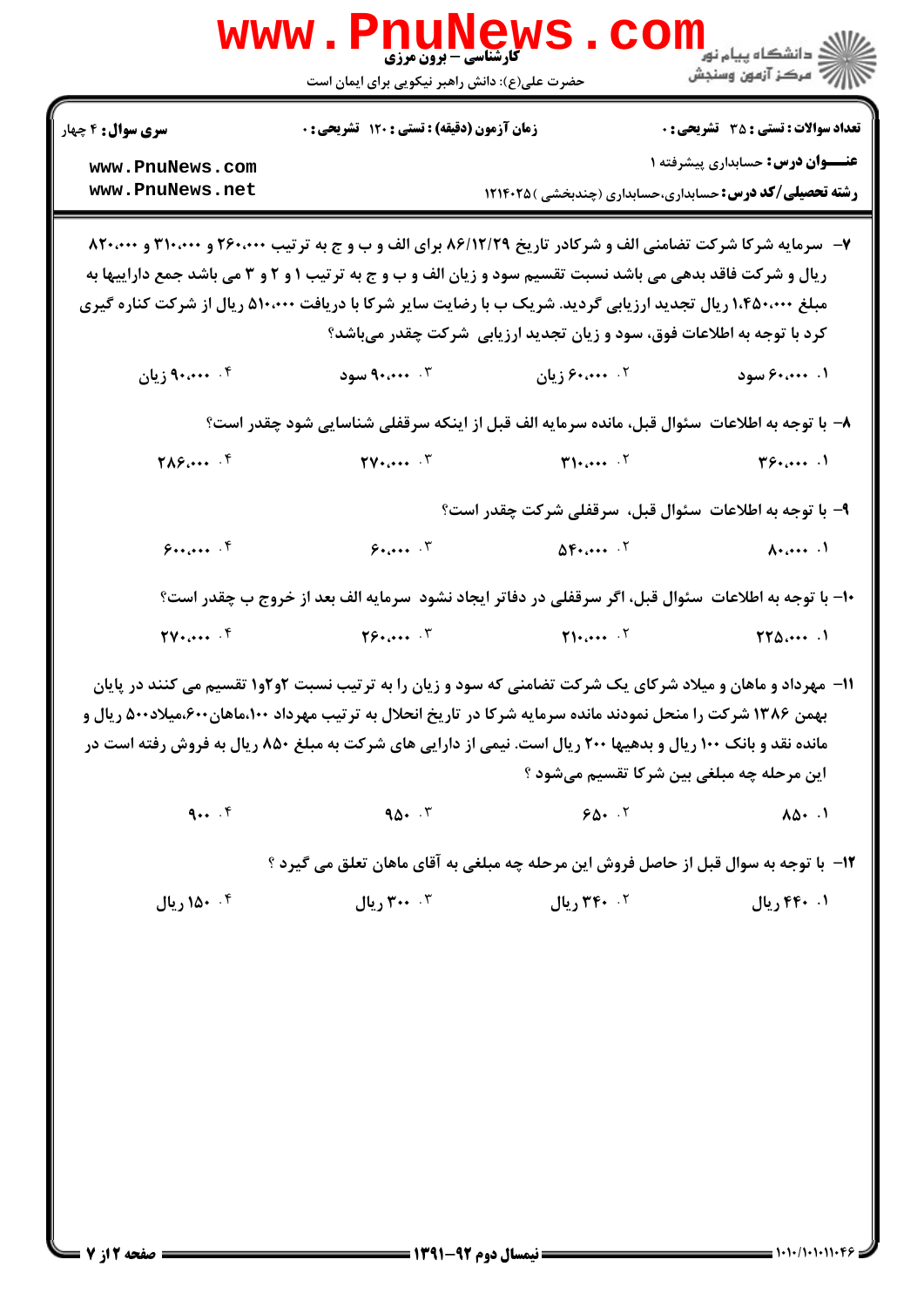|                                                                                                                                                                                                    | <b>گارشناسی - برون مرزی</b><br>حضرت علی(ع): دانش راهبر نیکویی برای ایمان است                                                                                                            |                                                                 |                  | .<br>د انشگاه پيام نو <mark>ر</mark><br>رُ⁄ مرڪز آزمون وسنڊش |
|----------------------------------------------------------------------------------------------------------------------------------------------------------------------------------------------------|-----------------------------------------------------------------------------------------------------------------------------------------------------------------------------------------|-----------------------------------------------------------------|------------------|--------------------------------------------------------------|
| <b>سری سوال :</b> ۴ چهار                                                                                                                                                                           | زمان آزمون (دقیقه) : تستی : ۱۲۰ تشریحی : ۰                                                                                                                                              |                                                                 |                  | <b>تعداد سوالات : تستی : 35 - تشریحی : 0</b>                 |
| www.PnuNews.com                                                                                                                                                                                    |                                                                                                                                                                                         |                                                                 |                  | <b>عنـــوان درس:</b> حسابداری پیشرفته ۱                      |
| www.PnuNews.net                                                                                                                                                                                    |                                                                                                                                                                                         | <b>رشته تحصیلی/کد درس:</b> حسابداری،حسابداری (چندبخشی ) ۱۲۱۴۰۲۵ |                  |                                                              |
|                                                                                                                                                                                                    | ۱۳- تراز نامه خلاصه شده شرکت تضامنی الف و ب و ج که به ترتیب ۳واو۲ودر سود و زیان سهیم ًمی باشند در پایان سال                                                                             |                                                                 |                  | ۱۳۸۶ به شرح زیر است :                                        |
|                                                                                                                                                                                                    | $\Lambda$                                                                                                                                                                               | بستانكاران                                                      |                  | وجوه نقد ۱۵۰٬۰۰۰                                             |
|                                                                                                                                                                                                    | $\mathbf{r} \cdot \mathbf{r} \cdot \mathbf{r}$                                                                                                                                          | سرمايه الف                                                      |                  | سایر داراییها ۶۹۰٬۰۰۰                                        |
|                                                                                                                                                                                                    | $\mathbf{y} \cdot \mathbf{y} \cdot \mathbf{y}$                                                                                                                                          | سرمايه ب                                                        |                  |                                                              |
|                                                                                                                                                                                                    | 19                                                                                                                                                                                      | سرمايه ج                                                        |                  |                                                              |
|                                                                                                                                                                                                    | جمع بدهيها و سرمايه ها مسمعهد                                                                                                                                                           |                                                                 | $\Lambda$ ۴۰٬۰۰۰ | جمع داراييها                                                 |
|                                                                                                                                                                                                    | ۶۰۰۰۰۰ ریال به فروش رسید و بدهی ها کاملا پرداخت شد چنانچه در تصفیه شرکت از روش حداکثر زیان ممکن استفاده<br>شود سهم الف و ب و ج از وجه نقد پایان دوره فروردین ماه به ترتیب چند ریال است؟ |                                                                 |                  | ١. ٢٠٠٠٠ه ٢۵۵،٠٠٠٨٥(و١٣٠،٠٠٠١                                |
|                                                                                                                                                                                                    | ۰۴ . ۲۲۰،۰۰۰ و۱۴۵،۰۰۰ او۰۰۰،۲۲۰                                                                                                                                                         |                                                                 |                  | ۰۳ . ۲۸۰٬۰۰۰ و۱۹۰٬۰۰۰ (و۱۳۰٬۰۰۰                              |
| ۱۴- متوسط سود ویژه سالیانه شرکت آلفا ۱،۵۰۰،۰۰۰ ریال می باشد سود متعارف در صنعت ۱،۲۰۰،۰۰۰ ریال برای یک سال و نرخ<br>سود مورد انتظار ۱۰٪ می باشد سرقفلی شرکت بر حسب روش بازده سرمایه گذاری چقدر است؟ |                                                                                                                                                                                         |                                                                 |                  |                                                              |
| 10.444                                                                                                                                                                                             | $T_{i+1}, \ldots, T$                                                                                                                                                                    | $1.7 \cdots \cdots$ . $7$                                       |                  | $\mu$                                                        |
|                                                                                                                                                                                                    | ۱۵– امکان شناسایی سرقفلی با توجه به کدامیک از شرایط در شرکت تضامنی مقدور است؟                                                                                                           |                                                                 |                  |                                                              |
|                                                                                                                                                                                                    | برکناری یا خروج شریک از شرکت (بله)                                                                                                                                                      |                                                                 |                  | ۰۱ پذیرش شریک جدید (بله)                                     |
|                                                                                                                                                                                                    | برکناری یا خروج شریک از شرکت (خیر)                                                                                                                                                      |                                                                 |                  | <sup>۲</sup> ۰ پذیرش شریک جدید (بله)                         |
|                                                                                                                                                                                                    | برکناری یا خروج شریک از شرکت (بله)                                                                                                                                                      |                                                                 |                  | ۰۳ پذیرش شریک جدید (خیر)                                     |
|                                                                                                                                                                                                    | برکناری یا خروج شریک از شرکت (خیر)                                                                                                                                                      |                                                                 |                  | ۰۴ پذیرش شریک جدید (خیر)                                     |
|                                                                                                                                                                                                    |                                                                                                                                                                                         | ۱۶– کدامیک از موارد زیر از خصوصیات شرکتهای عملی نمیباشد؟        |                  |                                                              |
| <sup>۲ .</sup> محدودیتی در حداکثر تعداد شرکا وجود ندارد                                                                                                                                            |                                                                                                                                                                                         |                                                                 |                  | ۰۱ توافق نامه ثبت نمی گردد                                   |
|                                                                                                                                                                                                    | ۰ <sup>۴</sup> شرکا هیچ اختیار ضمنی ندارند                                                                                                                                              |                                                                 |                  | <b>۰۳ سود سالانه تعیین و مشخص می شود</b>                     |
|                                                                                                                                                                                                    |                                                                                                                                                                                         |                                                                 |                  |                                                              |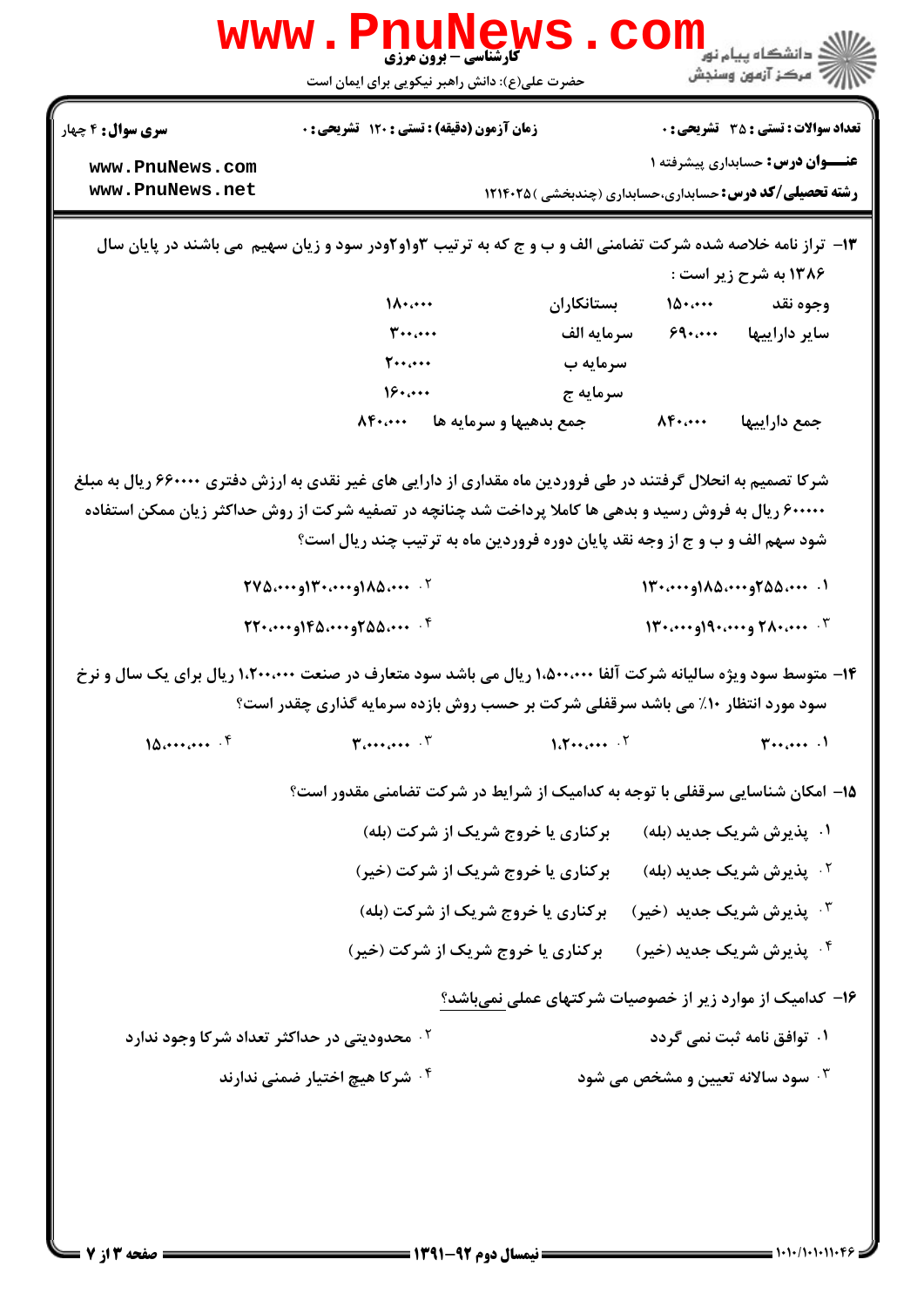|                          | <b>www.PnuNews</b><br><b>کارشناسی - برون مرزی</b>                                                                                                                                                     |                                                                  |                                                                                |
|--------------------------|-------------------------------------------------------------------------------------------------------------------------------------------------------------------------------------------------------|------------------------------------------------------------------|--------------------------------------------------------------------------------|
|                          | حضرت علی(ع): دانش راهبر نیکویی برای ایمان است                                                                                                                                                         |                                                                  | <sup>ان</sup> گ دانشگاه پيام نور ■<br>  <i>  &gt;</i><br>  /> مرکز آزمون وسنجش |
| <b>سری سوال :</b> ۴ چهار | زمان آزمون (دقیقه) : تستی : ۱۲۰ تشریحی : ۰                                                                                                                                                            |                                                                  | <b>تعداد سوالات : تستی : 35 ٪ تشریحی : 0</b>                                   |
| www.PnuNews.com          |                                                                                                                                                                                                       |                                                                  | <b>عنـــوان درس:</b> حسابداری پیشرفته ۱                                        |
| www.PnuNews.net          |                                                                                                                                                                                                       |                                                                  | <b>رشته تحصیلی/کد درس:</b> حسابداری،حسابداری (چندبخشی ) ۱۲۱۴۰۲۵                |
|                          | ۱۷- فرزاد و فرشاد شرکا یک شرکت عملی(مشارکت مخصوص) سود و زیان حاصله را به نسبت ۲و۲ تقسیم می کنند سود<br>عملیات مشترک ۱۶۰،۰۰۰ ریال است کدام گزینه در ارتباط با ثبت سود مشارکت در دفاتر فرشاد صحیح است ؟ |                                                                  |                                                                                |
|                          | <b>گ حساب مشارکت (بدهکار)۴۴،۰۰۰</b>                                                                                                                                                                   |                                                                  | ۰۱ حساب مشارکت (بستانکار)۴،۰۰۰ ۶۴                                              |
|                          | ۰۴ حساب مشارکت (بستانکار)۰۰۰، ۹۶                                                                                                                                                                      |                                                                  | ۰ <sup>۳</sup> حساب مشارکت (بدهکار)۰ <b>۰۰</b> ،۴                              |
|                          |                                                                                                                                                                                                       |                                                                  | ۱۸– کدامیک از موارد زیر از خصوصیات شرکتهای حق العمل کاری است؟                  |
|                          |                                                                                                                                                                                                       |                                                                  | ۰۱ یک نوع شرکت تضامنی است                                                      |
|                          |                                                                                                                                                                                                       |                                                                  | <sup>۲ .</sup> حق العمل کار سهمی در سود دارد                                   |
|                          |                                                                                                                                                                                                       |                                                                  | ۰۳ سرمایه توسط آمر و حق العمل کار آورده می شود                                 |
|                          |                                                                                                                                                                                                       | ۰۴ عملیات به طور طولانی و مستمر بین آمر و حق العمل کار وجود دارد |                                                                                |
|                          | ۱۹- پرهام و پژمان یک شرکت عملی برای خرید و فروش لوازم صوتی تشکیل داده اند و سود و زیان را به نسبت مساوی تقسیم                                                                                         |                                                                  |                                                                                |
|                          | می کنند ،هر یک از شرکا عملیات مربوط به خود را ثبت می کند در طی سال پرهام ۲۵،۰۰۰ ریال برای پژمان ارسال نمود                                                                                            |                                                                  |                                                                                |
|                          |                                                                                                                                                                                                       |                                                                  | پرهام از این بابت در دفاتر خود چه ثبتی می زند؟                                 |
|                          | جاری پژمان بدهکار،وجوه نقد بستانکار $\cdot$ ۲                                                                                                                                                         |                                                                  | ۰۱ وجوه نقد بدهکار، جاری پرهام بستانکار                                        |
|                          | ۰ <sup>۴</sup> مشارکت عملی با پژمان بدهکار، وجوه نقد بستانکار                                                                                                                                         |                                                                  | ۰۳ وجوه نقد بدهکار، مشارکت عملی باپرهام بستانکار                               |
|                          |                                                                                                                                                                                                       |                                                                  | ۲۰- کدامیک جز هزینه های غیر تکراری محسوب می شود؟                               |
|                          | ۰ <sup>۲</sup> هزینه های بیمه اموال                                                                                                                                                                   |                                                                  | ۰۱ حقوق گمرکی                                                                  |
|                          | ۰ <sup>۴</sup> اجاره انبار                                                                                                                                                                            |                                                                  | ۰ <sup>۳</sup> هزینه کالای برگشتی                                              |
|                          | <b>۲۱</b> - شرکت سپهر ۳۰ واحد کالای تولیدی خود را که قیمت تمام شده هر واحد ۲۵ ریال و قیمت عمده فروشی ۳۰ ریال و قیمت                                                                                   |                                                                  |                                                                                |
|                          | ارسالی جهت حق المل کاران ۳۲ ریال و قیمت مصرف کننده ۳۵ ریال ،جهت حق العمل کار خود در اصفهان ارسال کرد و                                                                                                |                                                                  |                                                                                |
|                          | ۱۲۰ ریال هزینه حمل و بیمه پرداخت.حق العمل کار ۲۵ واحد را به مبلغ هر واحد ۴۰ ریال فروخت و هزینه های انجام شده                                                                                          |                                                                  |                                                                                |
|                          | بابت توزیع و فروش و کارمزد ً حق العمل کاری خود را جمعا به مبلغ ۸۰ ریال برداشت،سود یا زیان فروش کالای امانی توسط                                                                                       |                                                                  |                                                                                |
|                          |                                                                                                                                                                                                       |                                                                  | حق العمل كار كدام است ؟                                                        |
| ۰۴ ۵۵ زیان               | ۰۳ م۱۷۵ سود                                                                                                                                                                                           | ۲۰ <sup>۲</sup> ۰ زیان                                           | ۰۱. ۱۹۵۵سود                                                                    |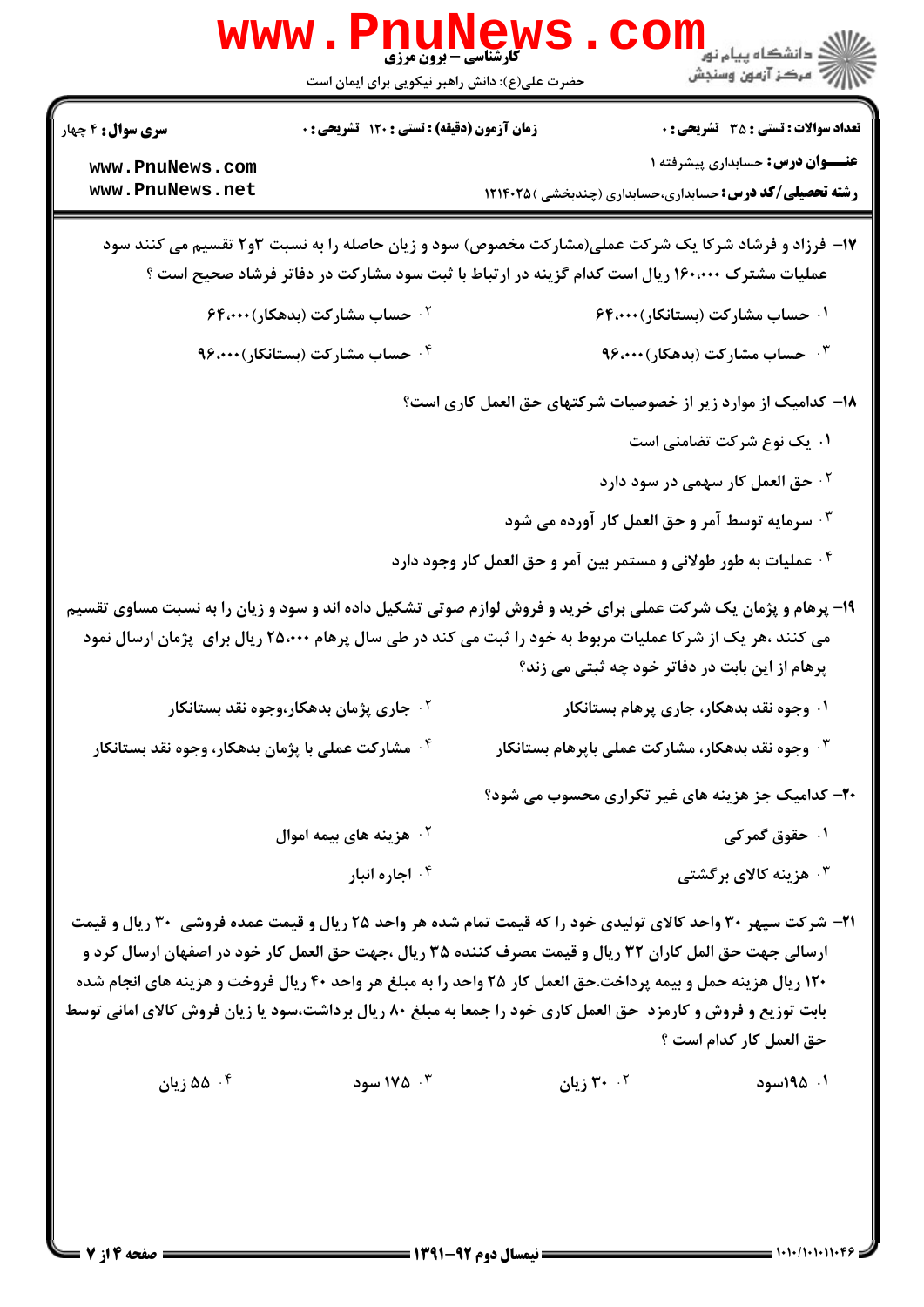|                                                                                                                  | <b>www.PnuNews</b><br><b>گارشناسی - برون مرزی</b>                                                                                             |                                                                                                                       |                                                                 |
|------------------------------------------------------------------------------------------------------------------|-----------------------------------------------------------------------------------------------------------------------------------------------|-----------------------------------------------------------------------------------------------------------------------|-----------------------------------------------------------------|
|                                                                                                                  | حضرت علی(ع): دانش راهبر نیکویی برای ایمان است                                                                                                 |                                                                                                                       |                                                                 |
| <b>سری سوال :</b> ۴ چهار                                                                                         | زمان آزمون (دقیقه) : تستی : ۱۲۰ تشریحی : ۰                                                                                                    |                                                                                                                       | <b>تعداد سوالات : تستی : 35 ٪ تشریحی : 0</b>                    |
| www.PnuNews.com                                                                                                  |                                                                                                                                               |                                                                                                                       | <b>عنـــوان درس:</b> حسابداری پیشرفته ۱                         |
| www.PnuNews.net                                                                                                  |                                                                                                                                               |                                                                                                                       | <b>رشته تحصیلی/کد درس:</b> حسابداری،حسابداری (چندبخشی ) ۱۲۱۴۰۲۵ |
|                                                                                                                  | ۲۲– از یک محموله کالای ارسالی جهت حق العمل کار که قیمت تمام شده آن ۸۰۰۰ ریال و قیمت ارسال جهت حق العمل کاران                                  |                                                                                                                       |                                                                 |
| ۸۸۰۰ ریال و قیمت عمده فروشی ۹۰۰۰ ریال و قیمت مصرف کننده ۱۰۰۰۰ ریال است ۲۵٪ آن نزد حق العمل کار باقی مانده و      |                                                                                                                                               |                                                                                                                       |                                                                 |
|                                                                                                                  | ما بقی به مبلغ ۶۰۰۰ ریال توسط حق العمل کار به فروش رفته است .اگر هزینه حمل بیمه کالای ارسالی ۸۰ ریال و کار مزد                                |                                                                                                                       |                                                                 |
|                                                                                                                  |                                                                                                                                               | حق العمل کاری ۲٪ باشد ،سود یا زیان آمر کدام است ؟                                                                     |                                                                 |
| ۰۴ سود                                                                                                           |                                                                                                                                               | ۲ <b>۰۰ میلن</b> است است از ۱۸۰ میلان است است است از ایران است که از میلان از ایران است که از میلان است که از ایران ا | ۰۱ ۷۸۰ سود                                                      |
|                                                                                                                  | ۲۳– کالایی با بهای تمام شده ۲۵۰۰ ریال برای حق العمل کار ارسال و۴۰۰ ریال ً هزینه حمل و بسته بندی توسط آمر پرداخت                               |                                                                                                                       |                                                                 |
|                                                                                                                  | شد . حق العمل کار کلیه کالاها را بنا به دلایلی بر می گرداند و ۲۵۰ ریال نیز هزینه حمل پرداخت می کند با فرض این که                              |                                                                                                                       |                                                                 |
|                                                                                                                  | روش نگهداری موجودی کالا دایمی باشد در دفاتر آمر از  بابت باز گشت کالا ،موجودی کالا چند ریال بدهکار می شود ؟                                   |                                                                                                                       |                                                                 |
|                                                                                                                  | $T1 \cdot \cdot \cdot$ $T$ $T2 \cdot \cdot \cdot$ $T4 \cdot \cdot \cdot$ $T5 \cdot \cdot \cdot$ $T6 \cdot \cdot \cdot$ $T6 \cdot \cdot \cdot$ |                                                                                                                       |                                                                 |
|                                                                                                                  | <b>۳۴</b> - آمر کالایی به وزن ۵۰۰ کیلو گرم را با ارزش هر کیلو ۱۰۰۰ ریال برای حق العمل کار خود ارسال نمود بابت حمل و بیمه کالا                 |                                                                                                                       |                                                                 |
|                                                                                                                  | ۵۰۰۰۰ ریال توسط آمر و بابت هزینه تخلیه آن در مقصد ۴۸۰۰۰ ریال توسط حق العمل کار پرداخت شد همچنین ۲۷۶۰۰                                         |                                                                                                                       |                                                                 |
|                                                                                                                  | ریال نیز توسط حق العمل کار بابت هزینه اجاره انبار پرداخت شد ضایعات عادی ۴۰ کیلو بوده و در طی سال ۳۶۰ کیلو                                     |                                                                                                                       |                                                                 |
|                                                                                                                  |                                                                                                                                               | فروخته شده است قیمت تمام شده موجودی پایان دوره چند ریال است؟                                                          |                                                                 |
| 17017.                                                                                                           | $14 \cdots$ $5$                                                                                                                               | 1199                                                                                                                  | 149                                                             |
|                                                                                                                  | ۲۵- با توجه به اطلاعات سوال قبل در صورتی که ۴۰ واحد ضایعات غیرعادی بوده وبه  دلیل بی دقتی در جریان حمل و انتقال                               |                                                                                                                       |                                                                 |
|                                                                                                                  | کالا قبل از رسیدن به مقصد اتفاق افتاده باشد در آن صورت قیمت تمام شده موجودی کالای پایان دوره چند ریال خواهد                                   |                                                                                                                       |                                                                 |
|                                                                                                                  |                                                                                                                                               |                                                                                                                       | بود؟                                                            |
| 1195                                                                                                             | $11011 - 5$                                                                                                                                   | 155577                                                                                                                | 17.644                                                          |
| ۲۶- شرکت اکباتان در ابتدای فروردین ۱۳۸۶ ماشین آلاتی را تحت قرارداد اجاره به شرط تملیک خریداری نمود که بهای آن را |                                                                                                                                               |                                                                                                                       |                                                                 |
| سه ساله پرداخت می کند بدین ترتیب که ۱۰۰۰۰۰۰ ریال در موقع خرید و بقیه را در پایان هر سال به شرح زیر پرداخت می     |                                                                                                                                               |                                                                                                                       |                                                                 |
|                                                                                                                  |                                                                                                                                               |                                                                                                                       | نماید :                                                         |
|                                                                                                                  |                                                                                                                                               |                                                                                                                       | قسط اول در پایان سال اول ۲،۵۰۰،۰۰۰ ریال                         |
|                                                                                                                  |                                                                                                                                               | ۱،۷۰۰،۰۰۰ ریال                                                                                                        | قسط دوم در پایان سال دوم                                        |
|                                                                                                                  |                                                                                                                                               | ۱،۷۶۰،۰۰۰ ريال                                                                                                        | قسط سوم در پایان سال سوم                                        |
|                                                                                                                  | ۱۰٪در سال منظور می گردد قیمت تمام شده ماشین آلات خریداری شده در دفاتر شرکت                                                                    |                                                                                                                       | سود تضمینی و کارمزد به نرخ                                      |
|                                                                                                                  |                                                                                                                                               |                                                                                                                       | فوق كدام است؟                                                   |
| ۰۴ ۴۰۰، ۶٬۳۲۷ ریال                                                                                               | ۰۳ میلی دریال                                                                                                                                 | ٠٢. ۶،۹۶۰٬۰۰۰ ريال                                                                                                    | ۰۱. ۵،۰۰۰،۰۰۰ ریال                                              |
|                                                                                                                  |                                                                                                                                               |                                                                                                                       |                                                                 |
|                                                                                                                  |                                                                                                                                               |                                                                                                                       |                                                                 |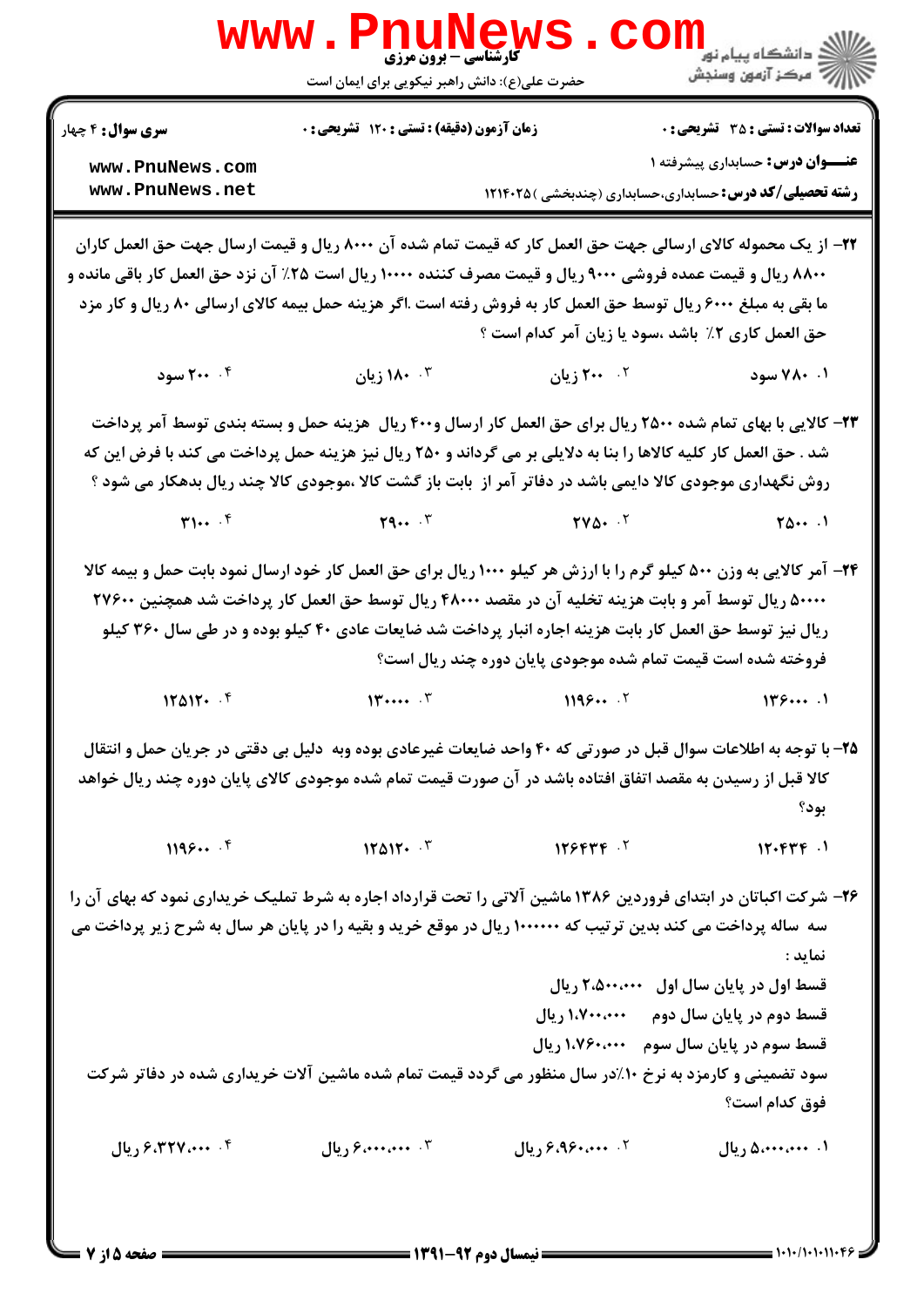| WWW                                                                                                                                                                                                                                                                                                                                       | <b>گارشناسی - برون مرزی</b><br>حضرت علی(ع): دانش راهبر نیکویی برای ایمان است                                                                                                                                              |                                                                                        | ≧ دانشگاه پيام نو <mark>ر</mark><br>رآب آمرڪز آزمون وسنڊش |
|-------------------------------------------------------------------------------------------------------------------------------------------------------------------------------------------------------------------------------------------------------------------------------------------------------------------------------------------|---------------------------------------------------------------------------------------------------------------------------------------------------------------------------------------------------------------------------|----------------------------------------------------------------------------------------|-----------------------------------------------------------|
| <b>سری سوال :</b> ۴ چهار                                                                                                                                                                                                                                                                                                                  | زمان آزمون (دقیقه) : تستی : ۱۲۰ تشریحی : ۰                                                                                                                                                                                |                                                                                        | <b>تعداد سوالات : تستی : 35 گشریحی : 0</b>                |
| www.PnuNews.com<br>www.PnuNews.net                                                                                                                                                                                                                                                                                                        |                                                                                                                                                                                                                           | <b>رشته تحصیلی/کد درس:</b> حسابداری،حسابداری (چندبخشی ) ۱۲۱۴۰۲۵                        | <b>عنـــوان درس:</b> حسابداری پیشرفته ۱                   |
| ۲۷- شرکت امید ماشین آلاتی را که قیمت نقدی آن ۴۸۰۰۰ ریال و هزینه نصب آن ۵۰۰ ریال است به صورت اقساطی خریداری<br>ماهه ۹۰۰۰ ریالی پرداخت نماید (قیمت اقساطی شامل هزینه نصب نیز می باشد )ماشین آلات در دفاتر شرکت امید به چه                                                                                                                   | نموده است بدین تر تیب که مبلغ ۲۲۵۰۰ ریال به عنوان پیش قسط پرداخت گردید و بقیه آن را در سه قسط مساوی سه                                                                                                                    |                                                                                        | مبلغی منعکس می شود ؟                                      |
| ۰۴ منده ريال                                                                                                                                                                                                                                                                                                                              | ۴. ۴۹۵۰۰ ريال                                                                                                                                                                                                             | ٠٢ ٠٠۵٨٠٠ ريال                                                                         | ۰۱ ۴۸۰۰۰۰ ریال                                            |
| ۲۸- آقای جعفری اتومبیلی را از شرکت اتومبیل سازی دماوند به روش اجاره خرید در ۱۳۸۶/۶/۱ خریداری نمود پرداخت نقدی<br>اولیه ۱۰۰۰۰۰۰ ریال است و باقی مانده در سه قسط ۶ ماهه به ترتیب ۸۲۰۰۰۰ ریال۲۴۰۰۰۰ ریال،و ۶۳۰۰۰۰۰ریال بوده و اولین<br>قسط از ۱۳۸۶/۱۲/۲۹ شروع می شود،شرکت فروشنده کارمزدی معادل ۱۰٪نسبت به مانده تسویه نشده در سال دریافت می | کند. آقای جعفری استهلاک اتومبیل را به روش نزولی محاسبه می نماید. قیمت نقدی اتومبیل چند ریال است ؟                                                                                                                         |                                                                                        |                                                           |
| 5                                                                                                                                                                                                                                                                                                                                         | Y19F                                                                                                                                                                                                                      | $\mathbf{y}$ $\cdot$ $\cdot$ $\cdot$                                                   | T195                                                      |
|                                                                                                                                                                                                                                                                                                                                           |                                                                                                                                                                                                                           | ۲۹- با توجه به اطلاعات مسئله قبل، کارمزد قسط اول چه مبلغی است؟                         |                                                           |
| 1                                                                                                                                                                                                                                                                                                                                         | $5550 - 5$                                                                                                                                                                                                                | $\mathbf{r}$ $\mathbf{r}$                                                              | 1. 27217                                                  |
|                                                                                                                                                                                                                                                                                                                                           |                                                                                                                                                                                                                           | ٣٠- با توجه به اطلاعات مسئه قبل، قيمت نقدي قسط دوم چه مبلغي است؟                       |                                                           |
| $17\lambda \cdots$ . $5$                                                                                                                                                                                                                                                                                                                  | $YFF\cdots Y$                                                                                                                                                                                                             | $9A1\Delta F\Delta$ .                                                                  | 5.1                                                       |
|                                                                                                                                                                                                                                                                                                                                           |                                                                                                                                                                                                                           | <b>۳۱</b> - کدام یک از موارد زیر از ویژگی های شرکت های عملی نیست؟                      |                                                           |
|                                                                                                                                                                                                                                                                                                                                           |                                                                                                                                                                                                                           |                                                                                        | ۰۱ این نوع شرکت ها هیچ نامی ندارند                        |
|                                                                                                                                                                                                                                                                                                                                           |                                                                                                                                                                                                                           | <sup>7</sup> ·  توافق نامه مربوط به شرکت عملی فقط برای امور تجارتی مشخص شده معتبر است. |                                                           |
|                                                                                                                                                                                                                                                                                                                                           |                                                                                                                                                                                                                           | ۰۳ شرکای شرکت عملی را شریک ریسک پذیر می گویند.                                         |                                                           |
| آقای اورامی ۱۷۰۰ ریال و حق العمل او ۴٪ فروش می باشد. بابت رویدادهای فوق حساب کالای امانی چه مبلغی بدهکار شده                                                                                                                                                                                                                              | ۳۲- شرکت سوران کالایی به بهای تمام شده ۲۵۰۰۰ ریال را با پرداخت ۱۵۰۰ ریال هزینه حمل برای آقای اورامی در سنندج<br>ارسال نمود. آقای اورامی کالا را به مبلغ ۳۵۰۰۰ ریال به فروش رساند. هزینه های پرداخت شده جهت فروش کالا توسط | ۰۴ با اتمام مدت فعالیت، توافق نامه به پایان نمی رسد بلکه همچنان معتبر است.             | است؟                                                      |
| ۰۴ ۲۹۶۰۰ ریال                                                                                                                                                                                                                                                                                                                             | ۲. ۲۸۲ <b>۰۰ ریال</b>                                                                                                                                                                                                     | 1. ٢۶۵٠٠ ريال                                                                          | ۰۱ ۲۵۰۰۰۰ ریال                                            |
|                                                                                                                                                                                                                                                                                                                                           |                                                                                                                                                                                                                           |                                                                                        |                                                           |

 $= 1.1 - (1.1.11.9)$